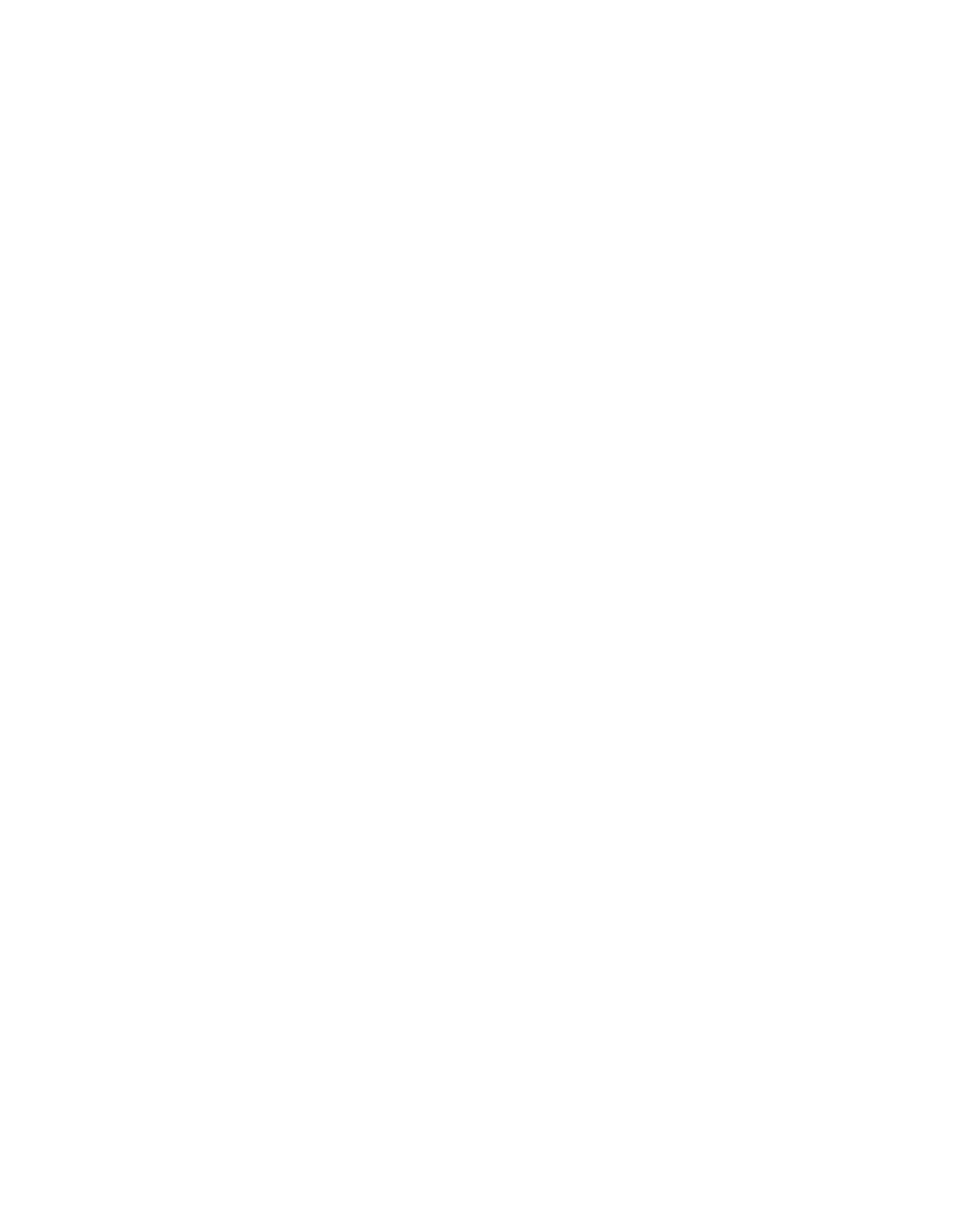## **Statement by H.E. Korn Chatikavanij Minister of Finance, Thailand 2010 Annual Meetings of the Boards of Governors of the World Bank Group and the International Monetary Fund**

Mr. Chairman, President of the World Bank Group, Managing Director of the International Monetary Fund, Distinguished Governors, Ladies and Gentlemen,

 It is my great privilege on behalf of the Government of Thailand to address the 2010 Annual Meetings of the Boards of Governors of the World Bank Group and the International Monetary Fund.

## **Global Economy**

In the aftermath of the global economic crisis in 2009, the world economy is recovering at a much faster pace than what had been previously expected. Nevertheless, the world economic outlooks still remain uncertain, and downside risks stemming from fiscal fragilities and volatile capital flow have come to the fore.

To sustain the recovery, all countries must join hands in supporting and safeguarding the global economy. The key challenge is to balance the need for continued government support while keeping the concern on public debt sustainability in checked. Therefore, at a global level, policies should focus on implementing credible plans to lower fiscal deficits over the medium term while maintaining supportive government policies, accelerating financial sector reform, and rebalancing global demand. The role of the International Financial Institutions (IFIs) is a vital source of the best global expertise, cutting-edge knowledge, and a range of financing innovation to meet pressing development priorities in 2010 and beyond.

#### **Thai Economy**

## Mr. Chairman,

Thailand has recovered from the global economic crisis of 2008-2009. Our economic recovery was due to the pickups in domestic and global demand as well as the timely implementations of the government stimulus early at the onset of the crisis. The positive results are attributed to the high economic growth of 10.6 percent per year during the first half of the year, double digit year on year improvements, coupled with the rebound in export and also the level in private investment and consumption. In fact, we project that our economy will expand within the range of 7-7.5 percent in 2010.

Nevertheless, there is a need to remain vigilant to downside risks such as the capital inflows and asset bubbles. In the short term, we will continue to pay close attention to the effects of the economic and social problems caused by the global financial crisis of the past two years. We foresee positive growth for 2010 as a whole.

Moreover, our government would like to extend financial services to lower –income group and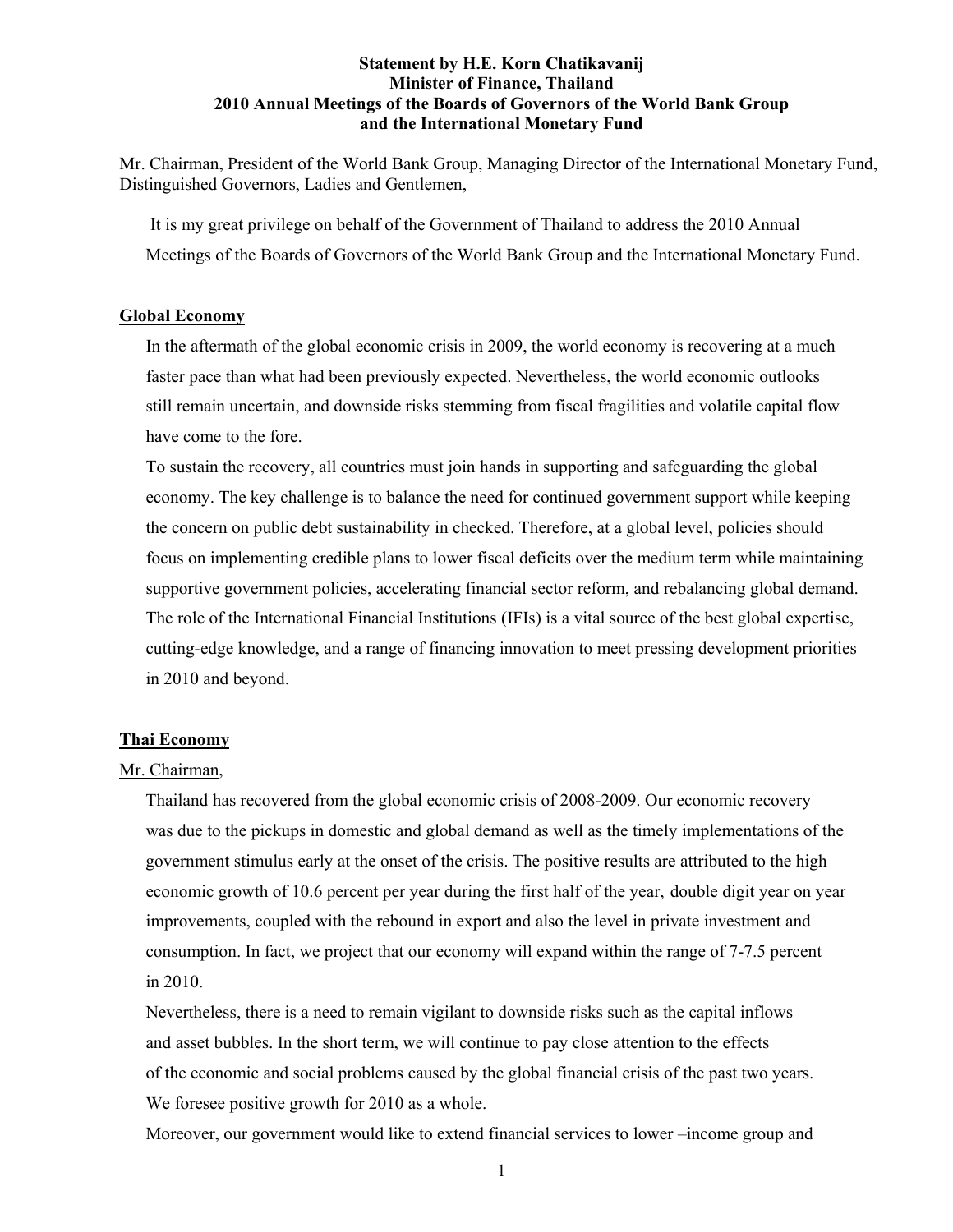promote micro finance to the rural communities. However, simply providing financial access to the poor is not enough, and help is also needed in terms of knowledge and financial management to assist villagers about basic household financial planning and accounting.

## **Regional Economic and Financial Cooperation**

 Along with economic priorities given to boost domestic demand, Thailand still endeavors to enhance its role and commitment to our regional economic and financial cooperation. We believe that only by working together can the individual countries of ASEAN fulfill their individual potential**.**

ASEAN is determined to enhance regional financial stability through the ASEAN+3 regional initiatives such as the Chiang Mai Initiative Multilateralisation (CMIM) and the Asian Bond Markets Initiative (ABMI), including the establishment of the Credit Guarantee Investment Facility (CGIF). This will help deepen financial integration and enhance intra-regional trade and investment. On further enhancing the regional financial cooperation, we urge the IFIs to explore possible ways to enhance synergies between regional initiatives such as the CMIM and IFIs financing facilities.

## **Reform of International Financial Institutions (IFIs)**

#### **IMF**

#### Mr. Chairman,

On Fund matters, we welcome enhancements made to the Flexible Credit Line (FCL) and the creation of the Precautionary Credit Line (PCL), both of which would support future crisis prevention. We also look forward to further enhancements in the Fund's financing toolkit that will serve the need of members in the midst of volatile global capital movement. In particular, most members of the Fund do not currently face financing problems—but their policy challenges relate to managing capital flows given the multi-speed global recovery. As the Fund has a broad and deep perspective on this important issue, we hope that the Fund will engage with members in providing practical advice supported by in-depth research on ways to cope with this important challenge.

That said, there are much bigger matters that require urgent attention. In particular, we strongly encourage the Fund to expeditiously conclude the Quota Review that will concretely increase the voice and representation of emerging market and developing countries (EMDCs), while protecting those of low income countries. Looking back, these calls have resonated continuously yet progress has been slow, resulting in the continued under-representation of many dynamic economies.

 Going forward, the relevance of the Fund in safeguarding the stability of the international monetary system depends crucially on the effectiveness of the Executive Board on the one hand, and the credibility of the Managing Director through merit-based and transparent selection process on the other.